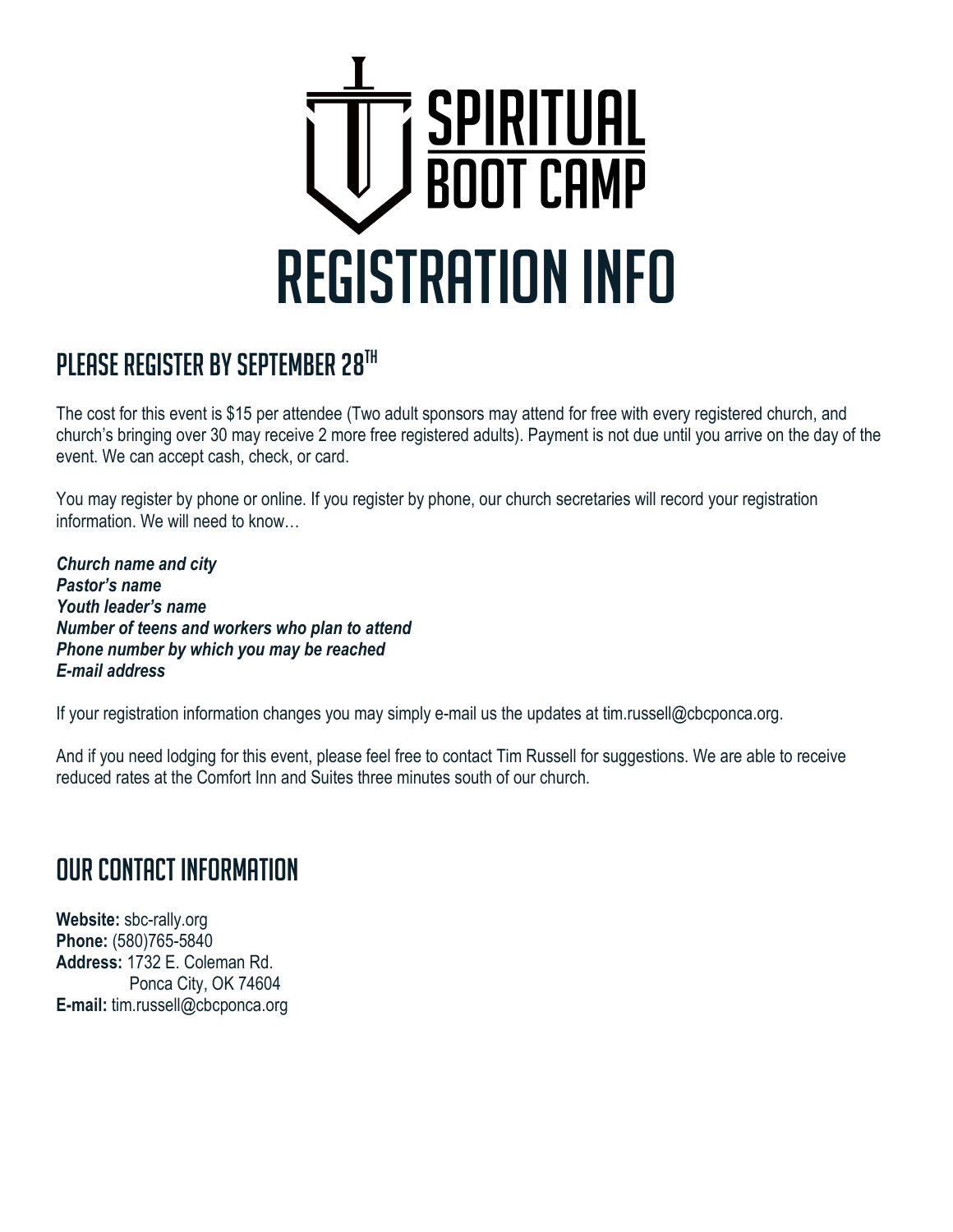

#### WHO CAN ATTEND?

Any youth 7<sup>th</sup> grade through 12<sup>th</sup> grade may attend. All pastors, youth leaders, and youth workers are encouraged to attend as well. Every church needs to provide adequate adult supervision for their group. To make this easier on your church, one adult may attend free for every 15 young people in attendance. **All teens in attendance must have a signed waiver.**  Note: If you plan to attend, please register by phone or online at sbc-rally org by September 28<sup>th</sup>.

# WHAT IS THE COST FOR THIS EVENT?

\$15 per person (paid at the registration desk on the day of the event). Two adult sponsors may attend for free with every registered church, and church's bringing over 30 may receive 2 more free registered adults. This cost will include lunch, prizes, activities, and snacks.

# WHERE AND WHEN IS THIS EVENT?

**Where:** Central Baptist Church 1732 East Coleman Road Ponca City, OK 74604 **When:** Saturday, October 6th, 11:00am - 4:30pm

# WHAT IS THE SCHEDULE?

11:00am-12:00pm – Registration and Lunch 12:00pm-2:00pm – Indoor Rally and Preaching Service 2:00pm-4:30pm – Outdoor activities and snacks

#### WHAT IS THE DRESS CODE?

This is a casual event with plenty of rigorous activities, so you will want to dress accordingly. Military prints and similar attire are absolutely welcome. We do ask that those in attendance not wear excessively tight clothing, or midriff bearing tops. We simply ask that everyone dress modestly and in accordance with their own church's dress code.